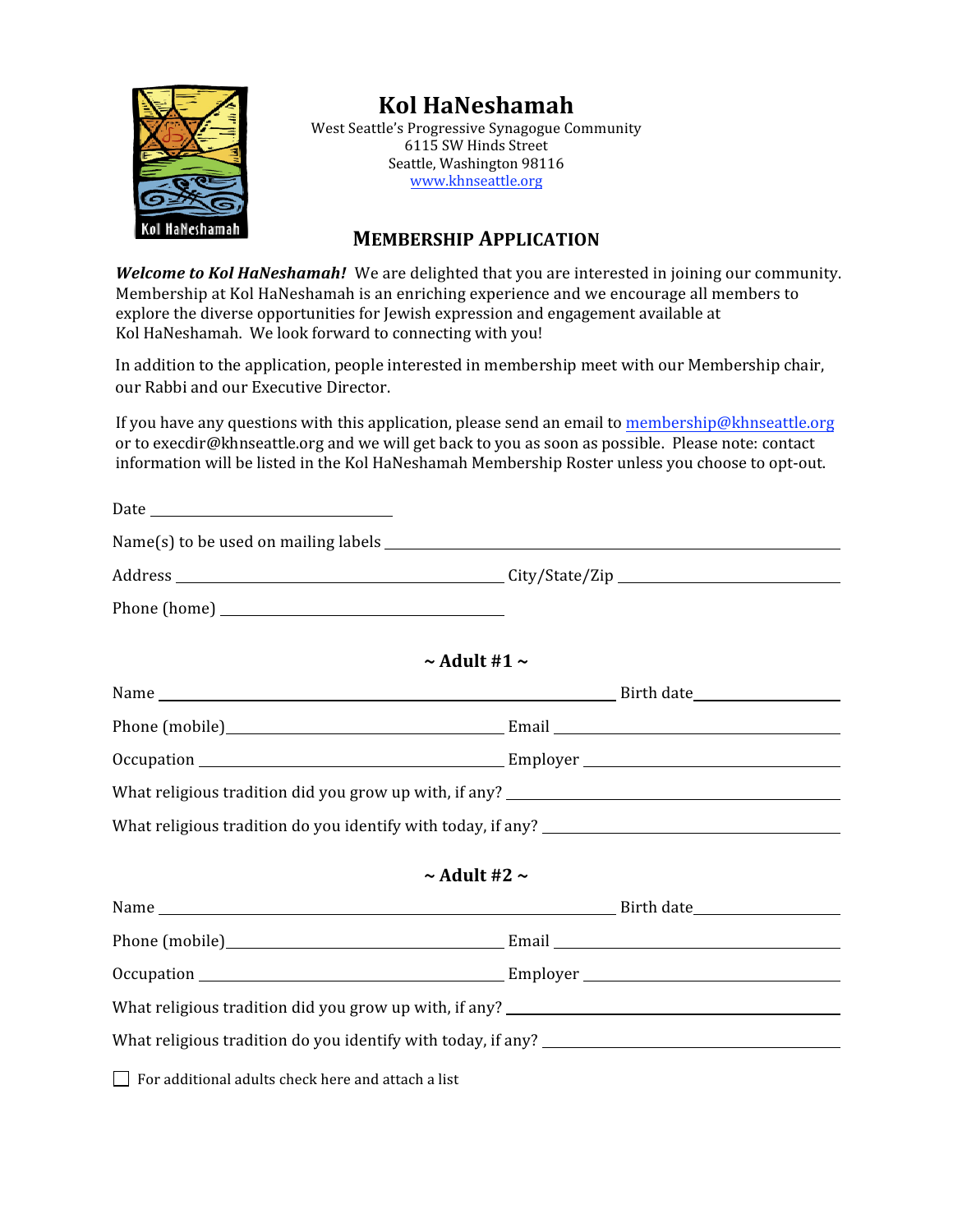## **~ Children ~**

Include information about children who are part of the household membership.

| <b>First Name</b>       | <b>Last Name</b>                                                                                                                                                                                          | <b>Birth date</b> | <b>Grade &amp; School</b> |
|-------------------------|-----------------------------------------------------------------------------------------------------------------------------------------------------------------------------------------------------------|-------------------|---------------------------|
|                         |                                                                                                                                                                                                           |                   |                           |
|                         |                                                                                                                                                                                                           |                   |                           |
|                         | For additional children check here and attach a list                                                                                                                                                      |                   |                           |
|                         | $\sim$ Yahrzeits $\sim$                                                                                                                                                                                   |                   |                           |
|                         | Include the following information to commemorate the anniversary of a loved one's passing.<br>Yahrzeit notifications will be sent for parents, children, spouses/partners, and siblings of adult members. |                   |                           |
| <b>Name of Deceased</b> | <b>Relationship to Member</b>                                                                                                                                                                             | Date of Death     | After sunset?             |
|                         |                                                                                                                                                                                                           |                   |                           |
|                         |                                                                                                                                                                                                           |                   |                           |
|                         |                                                                                                                                                                                                           |                   |                           |
|                         | For additional Yahrzeits check here and attach a list                                                                                                                                                     | $ \sim$ $ \sim$   |                           |
|                         | How did you find out about Kol HaNeshamah? ________                                                                                                                                                       |                   |                           |
|                         | Do you have family and friends who are members at Kol HaNeshamah?                                                                                                                                         |                   |                           |
| <b>Name of Member</b>   |                                                                                                                                                                                                           | Relationship      |                           |
|                         |                                                                                                                                                                                                           |                   |                           |
|                         |                                                                                                                                                                                                           |                   |                           |
|                         | Please describe your hopes and goals for your membership experience at Kol HaNeshamah:                                                                                                                    |                   |                           |
|                         |                                                                                                                                                                                                           |                   |                           |
|                         |                                                                                                                                                                                                           |                   |                           |
|                         | Please tell us any information about you or your family that is important for us to know, including<br>any special needs or requests for accommodations (e.g. audio, visual, wheelchair).                 |                   |                           |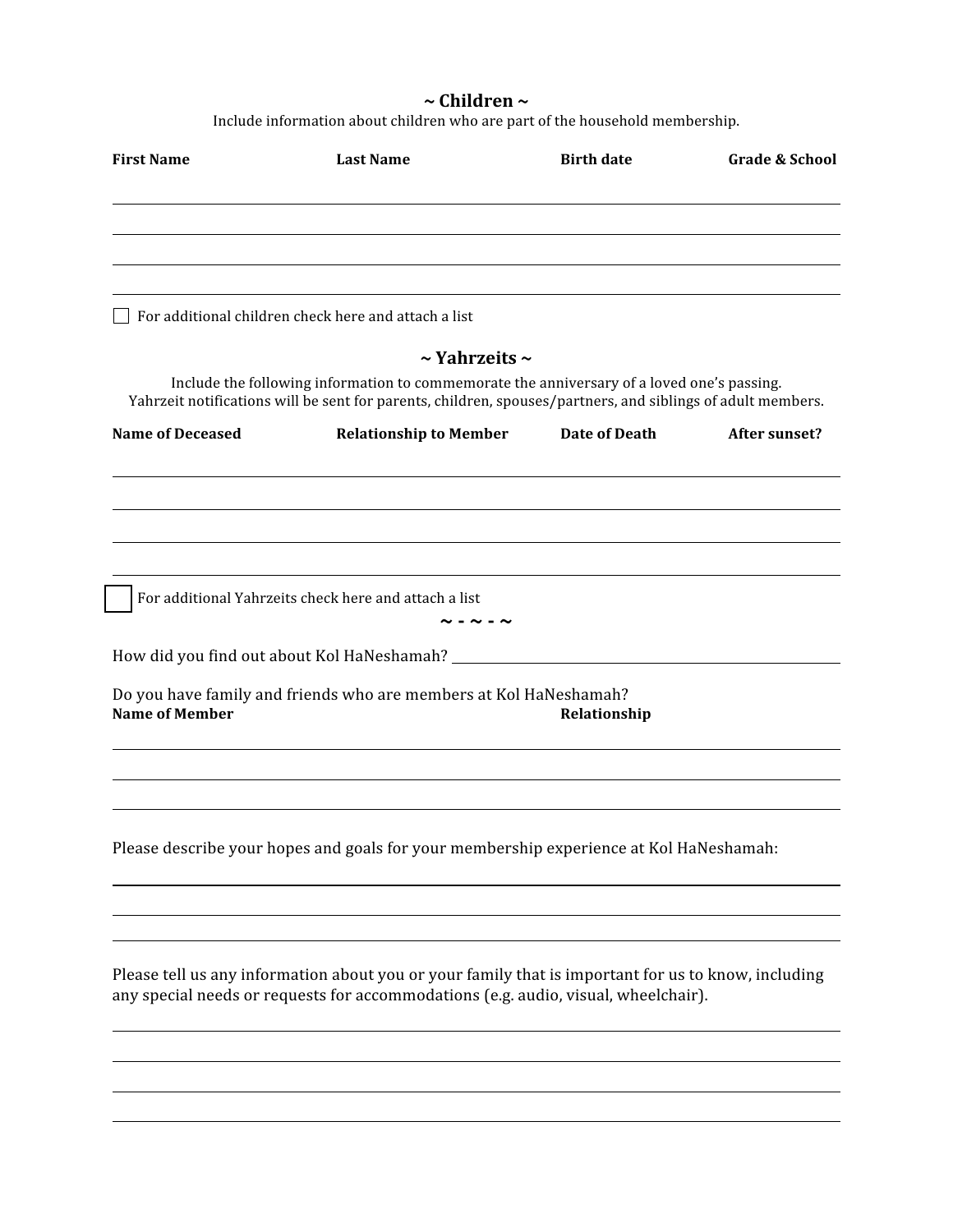### ∼ **Community Involvement and Volunteering ~**

At Kol HaNeshamah we value active participation and depend on each member to build and sustain our vibrant community. Our hope and expectation is that *every member* engages in meaningful ways and we believe that sharing our time and talent deepens connections, fosters intimacy, and strengthens our community. Please tell us how you would like to help our community thrive. Attach additional sheets for each household adult member (including post B'Nei Mitzvah teenagers!), as necessary.

### **Name #2:** *<u>Mame</u>* **#2:** *Mame Mame Mame Mame Mame Mame Mame Mame Mame Mame Mame Mame Mame Mame Mame Mame Mame Mame Mame Mame Mame Mame*

| I am interested in helping in these areas:                                   | am interested in helping in these areas:                                     |
|------------------------------------------------------------------------------|------------------------------------------------------------------------------|
| Education: help shape the children's and                                     | <b>Education:</b> help shape the children's and                              |
| adult education programs.                                                    | adult education programs.                                                    |
| Finance: develop the annual budget and                                       | Finance: develop the annual budget and                                       |
| monitor KHN's income & expenses.                                             | monitor KHN's income & expenses.                                             |
| Fundraising: plan and execute fundraising                                    | Fundraising: plan and execute fundraising                                    |
| programs and events.                                                         | programs and events.                                                         |
| Membership: promote membership,<br>welcome and connect members, plan events. | Membership: promote membership,<br>welcome and connect members, plan events. |
| Religious Life: work with the Rabbi                                          | Religious Life: work with the Rabbi                                          |
| to establish communal worship practices.                                     | to establish communal worship practices.                                     |
| Technology: help develop and improve our IT                                  | Technology: help develop and improve our IT                                  |
| systems and infrastructure.                                                  | systems and infrastructure.                                                  |
| Tikkun Olam: help our synagogue achieve a                                    | Tikkun Olam: help our synagogue achieve a                                    |
| socially just, sustainable and healthy world.                                | socially just, sustainable and healthy world.                                |
| <b>Lcan volunteer these skills and talents:</b>                              | <b>Lcan volunteer these skills and talents:</b>                              |
| Administration, Office Assistance                                            | Administration, Office Assistance                                            |
| Art, Crafting, Knitting, Sewing                                              | Art, Crafting, Knitting, Sewing                                              |
| Business, Finance, Accounting                                                | Business, Finance, Accounting                                                |
| Computer, Technology, Website, Database                                      | Computer, Technology, Website, Database                                      |
| Construction, Electrical, Plumbing, Maintenance                              | Construction, Electrical, Plumbing, Maintenance                              |
| Cooking, Baking                                                              | Cooking, Baking                                                              |
|                                                                              |                                                                              |
| Counseling, Social Work, Psychology                                          | Counseling, Social Work, Psychology                                          |
| Drama, Theater, Dance                                                        | Drama, Theater, Dance                                                        |
| Event Planning, Coordinating social activities                               | Event Planning, Coordinating social activities                               |
| Fundraising, Grant research & writing                                        | Fundraising, Grant research & writing                                        |
| Gardening, Yard work                                                         | Gardening, Yard work                                                         |
| Hebrew Proficiency, Hebrew Tutor, Torah Reading                              | Hebrew Proficiency, Hebrew Tutor, Torah Reading                              |
| Music, Singing, Playing an instrument                                        | Music, Singing, Playing an instrument                                        |
| Teaching, Education, Curriculum development                                  | Teaching, Education, Curriculum development                                  |
| Writing, Editing, Marketing, Public Relations                                | Writing, Editing, Marketing, Public Relations                                |
| Youth Group Activities                                                       | Youth Group Activities                                                       |
| <b>Gemilut Hasadim: Acts of Lovingkindness</b>                               | <b>Gemilut Hasadim: Acts of Lovingkindness</b>                               |
| Abraham and Sarah's Kitchen: provide meals                                   | Abraham and Sarah's Kitchen: provide meals                                   |
| for members experiencing life transitions                                    | for members experiencing life transitions                                    |
| Bikur Cholim: visit the sick                                                 | Bikur Cholim: visit the sick                                                 |
| Chevra Kadisha: prepare bodies for burial                                    | Chevra Kadisha: prepare bodies for burial                                    |
| Shivah Minyan: comfort the bereaved                                          | Shivah Minyan: comfort the bereaved                                          |
| Hachnasat Orchim/hospitality: greeter at services,                           | Hachnasat Orchim/hospitality: greeter at services,                           |
| setup/cleanup potlucks, host Shabbat in the Home                             | setup/cleanup potlucks, host Shabbat in the Home                             |
| Provide transportation & carpools                                            | Provide transportation & carpools                                            |
|                                                                              |                                                                              |
| Other:                                                                       | Other:                                                                       |